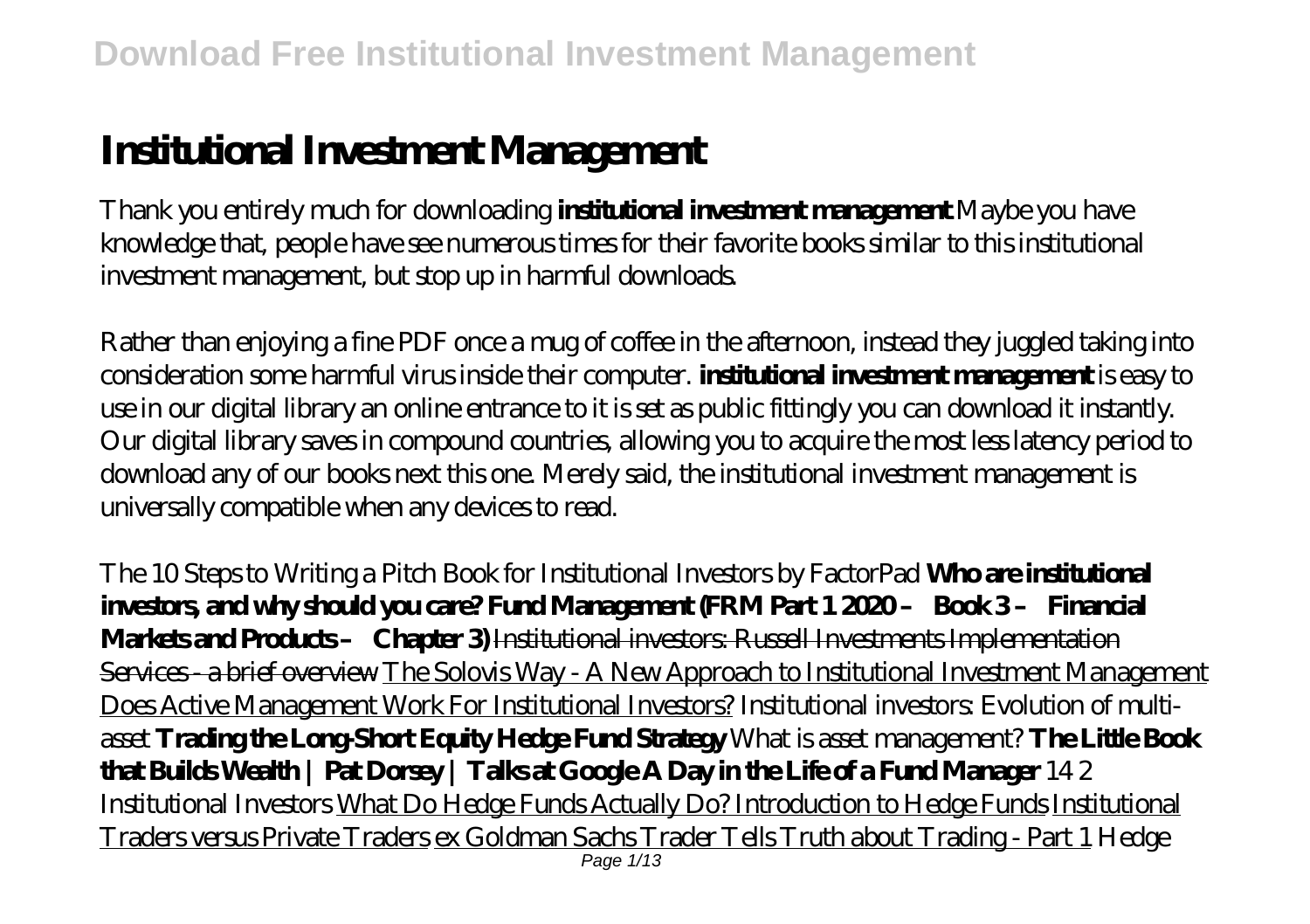#### *Funds: Fees \u0026 Return Calculations*

What Is an Institutional Investor, and How Do They Impact Stock Volatility?*UNDERSTANDING HEDGE FUNDS (A Brief Overview)*

Institutional and Hedge Fund Ownership - Fintel Tutorial16. Portfolio Management *1. Introduction, Financial Terms and Concepts Stephen Penman: Accounting for Value*

Financial Markets and Institutions - Lecture 01Institutional Investing: The Model for the Future How Institutions Invest in Stocks · Hayden Beamish (Hedge Fund Manager) **How are institutional investors influencing managers?** Bitcoin vs MMT | Does the Deficit Matter? **The Building Blocks of Risk Management (FRM Part 1 2020 – Book 1 – Chapter 1)** Institutional Investment Strategies *IBOR - Investment Book of Records Institutional Investment Management* Institutional investors are organizations that pool together funds on behalf of others and invest those funds in a variety of different financial instruments and asset classes. They include...

#### *Introduction to Institutional Investing*

An institutional investor is an entity which pools money to purchase securities, real property, and other investment assets or originate loans.Institutional investors include banks, credit unions, insurance companies, pension funds, hedge funds, REITs, investment advisors, endowments, and mutual funds.Operating companies which invest excess capital in these types of assets may also be included ...

#### *Institutional investor - Wikipedia*

Institutional investors typically codify their mission, investment objectives, and guidelines in an Investment Policy Statement (IPS). Four common investment approaches to managing portfolios used by Page 2/13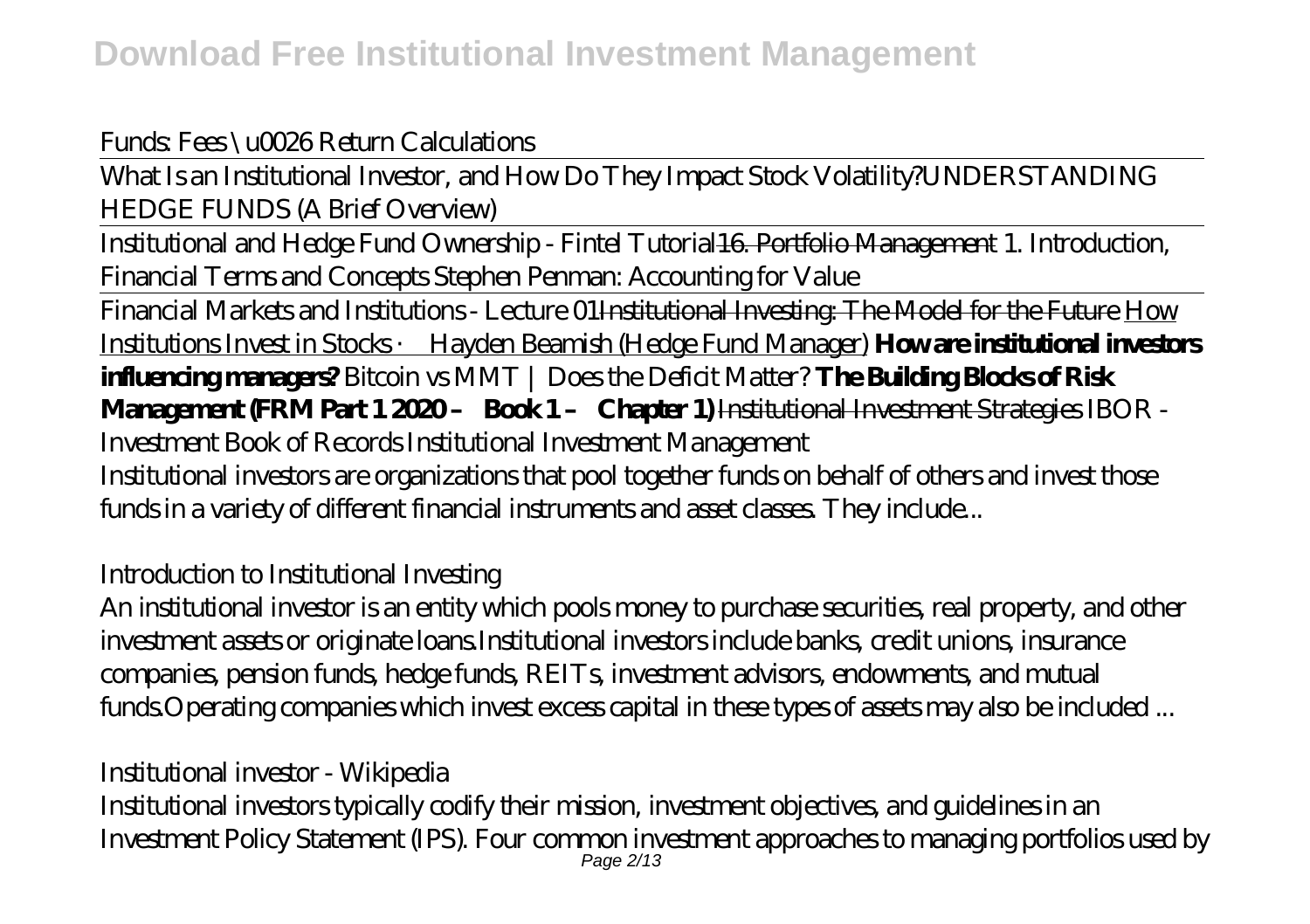institutional investors are the Norway model, the Endowment model, the Canada model, and the Liability Driven Investing (LDI) model.

#### *Portfolio Management for Institutional Investors*

Institutional Investment Management. Partnership-focused, we are committed to delivering a disciplined, fundamental, research-driven approach to investing to create long-term sustainable value with proven, actively managed investment capabilities. Learn more about Asset Management. About Us; Our Active Approach; Institutional Strategies; William Blair Funds

#### *Institutional Investment Management | William Blair*

• The cost of institutional investing is 1.0% to 1.7% of asset value annually. Public pension funds underperformed passive investment by approximately 1.0% a year for the 10 years ended June 30, 2018; the shortfall of educational endowments was 1.6% a year.

#### *Institutional Investment Strategy and Manager Choice: A ...*

We are committed to incorporating the management of risks associated with environmental, social and governance (ESG) factors across our entire investment platform. For investors who want to express their values explicitly in their portfolios, we offer a broad range of sustainable investment capabilities.

### *Home | Institutional Investors | J.P. Morgan Asset Management*

Insight Investment includes Insight Investment Management (Global) Limited (IIMG) and Insight Investment International Limited (IIIL), each of which provides asset management services. These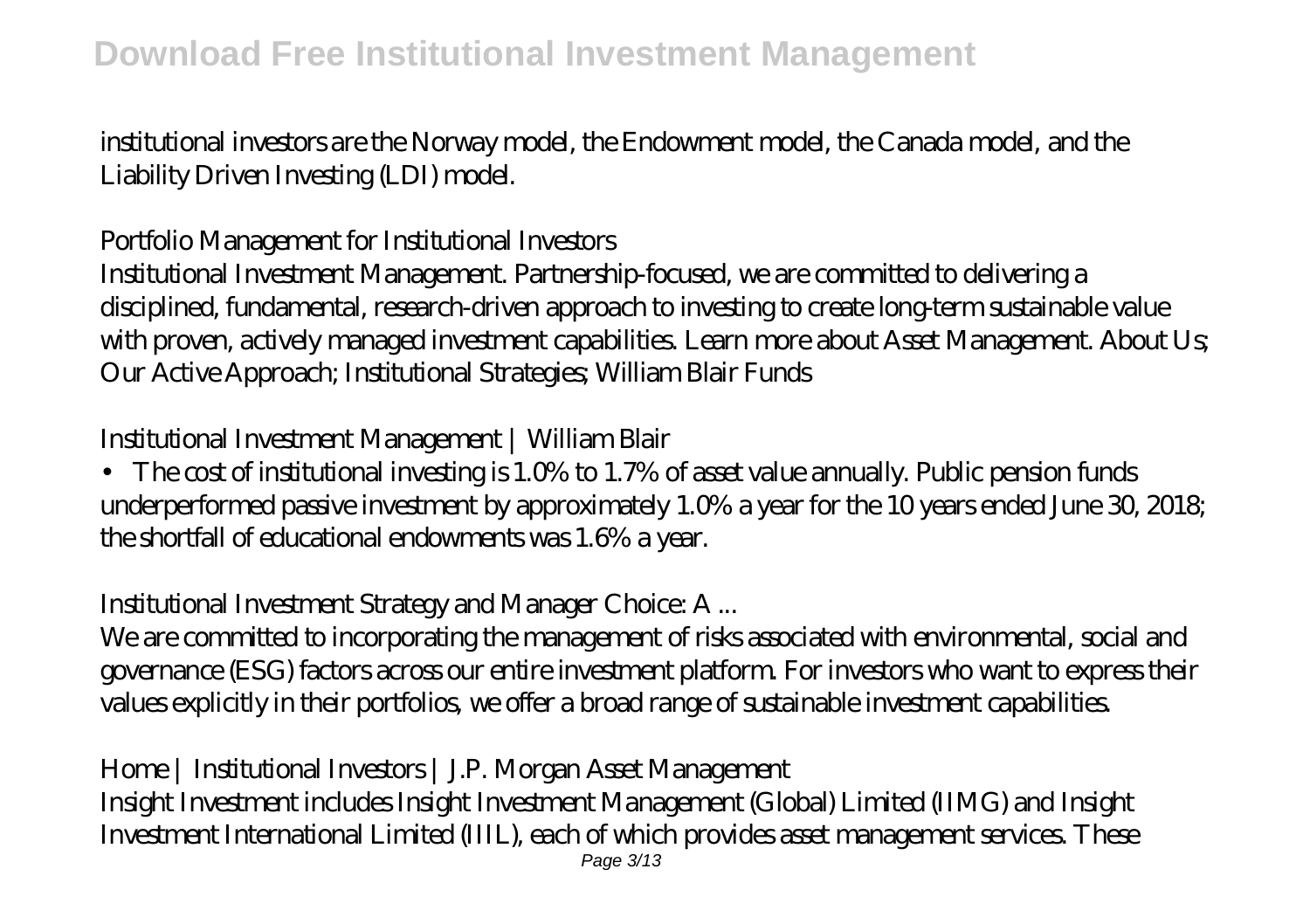companies may be referred to as 'Insight' or 'Insight Investment'. In the United Kingdom the business of Insight is conducted by IIMG, Insight Investment Funds Management Limited and IIIL, which are registered in England (Nos. 00827982, 01835691 and 03169281 respectively).

### *Institutional investors - Insight Investment*

Issued by BlackRock Investment Management (UK) Limited, authorised and regulated by the Financial Conduct Authority. Registered office: 12 Throgmorton Avenue, London, EC2N 2DL. Tel: + 44 (0)20 7743 3000. Registered in England and Wales No. 2020394. ... FOR INSTITUTIONAL, FINANCIAL PROFESSIONAL, PERMITTED CLIENT AND WHOLESALE INVESTOR USE ONLY. ...

#### *Institutional Investing - BlackRock UK*

Institutional Asset Manager is the leading site for the Institutional investor, providing daily news and comment on all aspects of long-only and traditional investment funds. Our site provides a free newsletter and a free fund research tool for registered Institutional investors

#### *Institutional Asset Manager - News, comment, opinion and ...*

An institutional investor is a person or organization that trades securities in large enough quantities that it qualifies for preferential treatment and lower fees. A retail investor is an...

#### *Institutional vs. Retail Investors: What's the Difference?*

Investment management (or financial management) is the professional asset management of various securities (shares, bonds, and other securities) and other assets ( e.g., real estate) in order to meet specified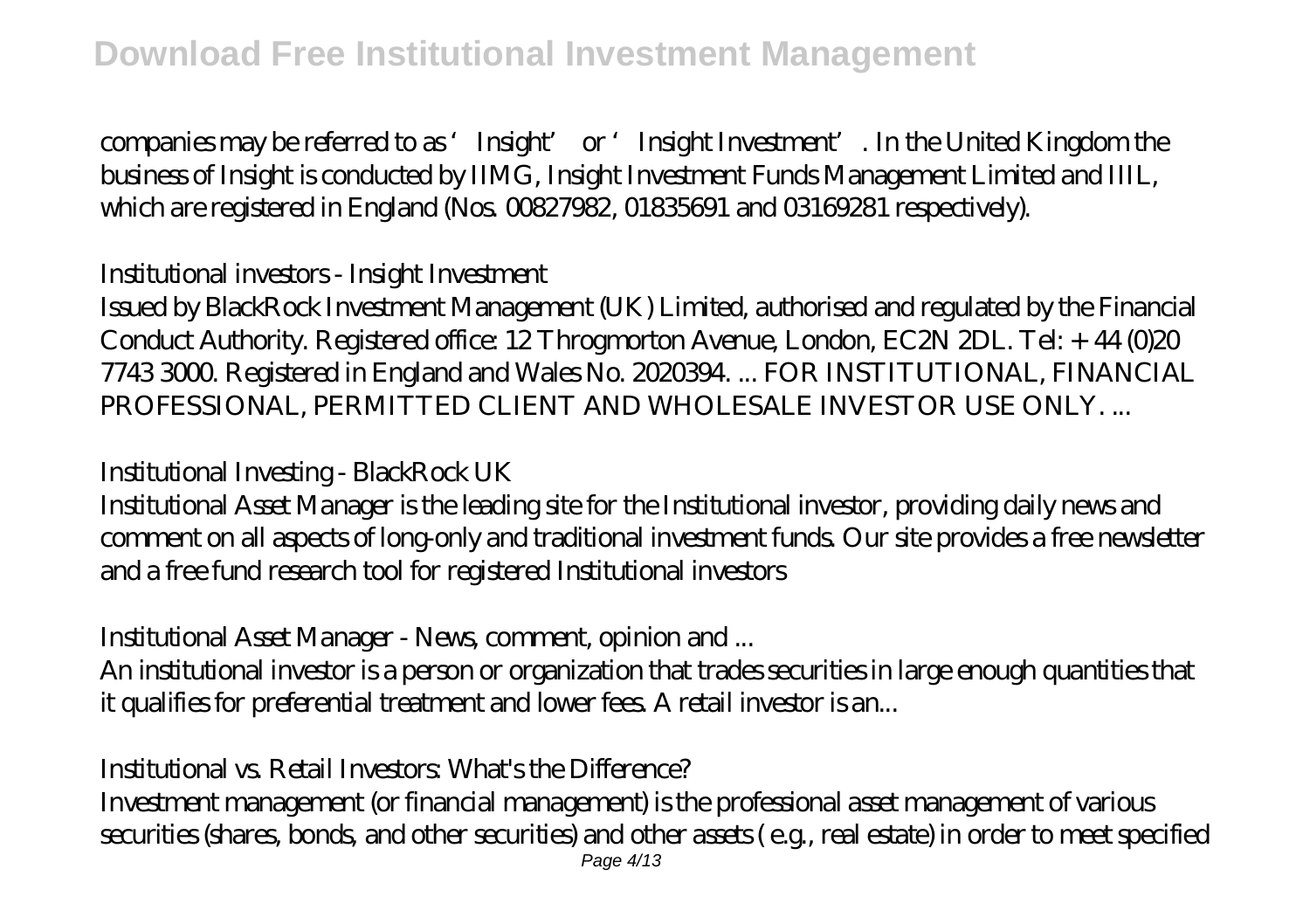investment goals for the benefit of the investors. Investors may be institutions (insurance companies, pension funds, corporations, charities, educational establishments etc.) or private investors (both directly via investment contracts and more commonly via collective investment ...

#### *Investment management - Wikipedia*

Providing pensions schemes and institutional clients with investment solutions across real estate, infrastructure and corporate credit. Find out more View - Find out more. About us View ... The scheme was an existing Legal & General Group client through its partnership with Legal & General Investment Management's (LGIM) fiduciary management team.

#### *Institutional | Legal & General*

Jenny Yoe was named head of U.K. institutional at Newton Investment Management, a spokeswoman said. The role is new. Ms. Yoe oversees Newton's institutional sales and leads relationships with ...

#### *Newton Investment Management picks head of U.K. institutional*

The Law of Institutional Investment Management fills a gap for a work that describes the custom and practice of the institutional investment management industry with reference to both English law and to the European regulatory framework. The governing theme of the work is the structure of the institutional investement process.

#### *The Law of Institutional Investment Management: Amazon.co ...*

Callan's 2019 Investment Management Fee Study Uncovers What Institutional Investors Are Actually Page 5/13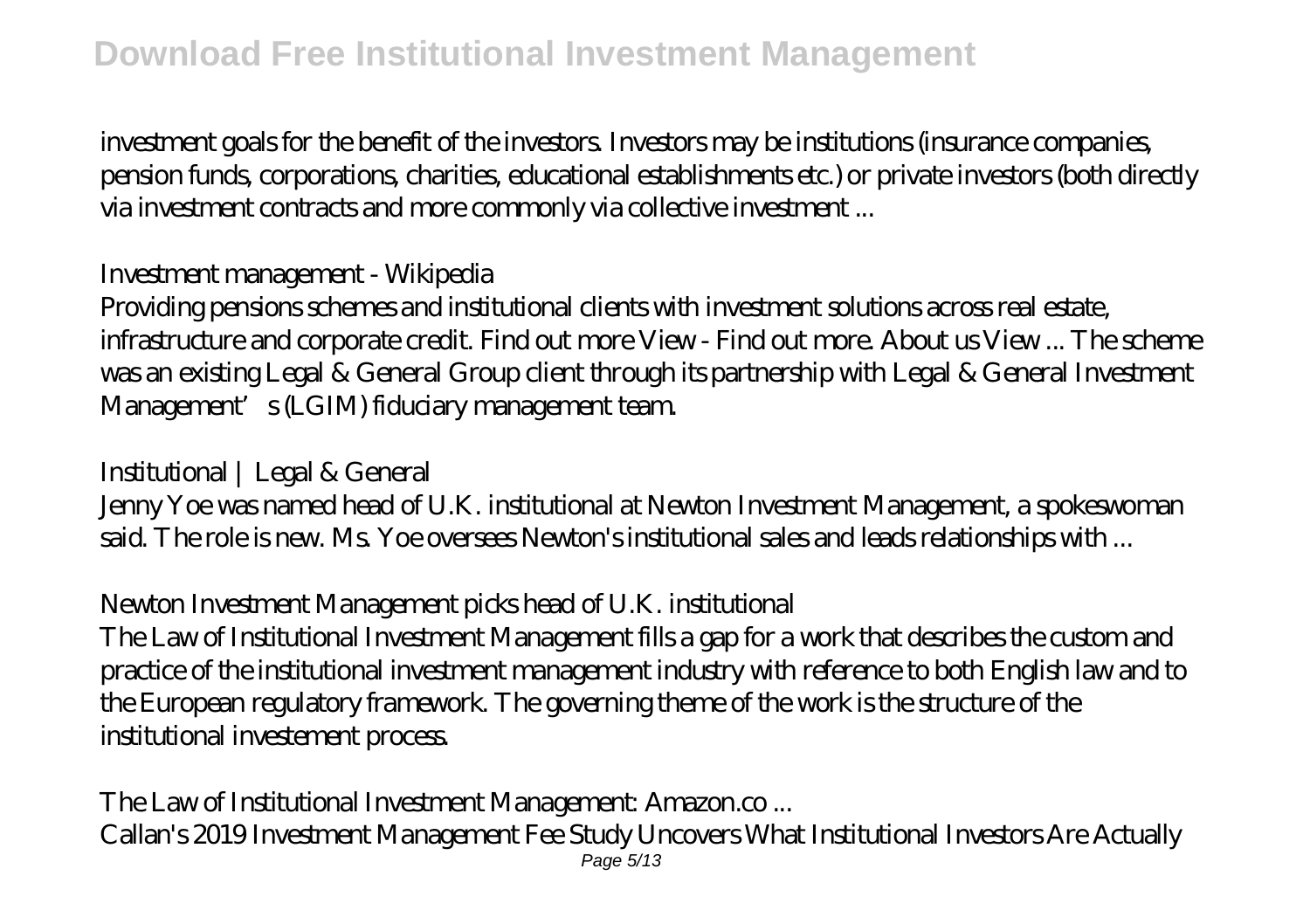Paying SAN FRANCISCO, Dec. 11, 2019 /PRNewswire/ -- Callan, a leading institutional investment...

## *Callan's 2019 Investment Management Fee Study Uncovers ...*

Institutional Asset Management Delivering Unbiased, Customized and Consultative Investment Solutions to Help Lighten Your Load As the challenges confronting institutional investors continue to grow, many organizations are seeking better ways to achieve their investment objectives while controlling risk and managing costs.

### *Institutional Asset Management & Investment Solutions | PNC*

Institutional Investment Management. Institutional Management; Mandates & Strategies; Funds; Our People; Private Wealth Management. Private Wealth Management; Endowment Services; Pro Services; Corporate Code; Our People; Financial Advisory Services. Financial Advisors; Mandates & Strategies; Our People; Exchange Traded Funds; Library; Careers; Contact Us

### *Guardian Capital - Institutional Investment Management*

I confirm that I am an institutional investor or investment consultant in the UK and that I have read and agree to the below statements and am able to continue Cancel. Continue. The site you are about to enter is intended for UK institutional investors and investment consultants only.

### *Newton Investment Management | UK professional investors*

Invesco is an independent investment management firm dedicated to delivering an investment experience that helps people get more out of life. We are privileged to manage more than \$1.2 trillion in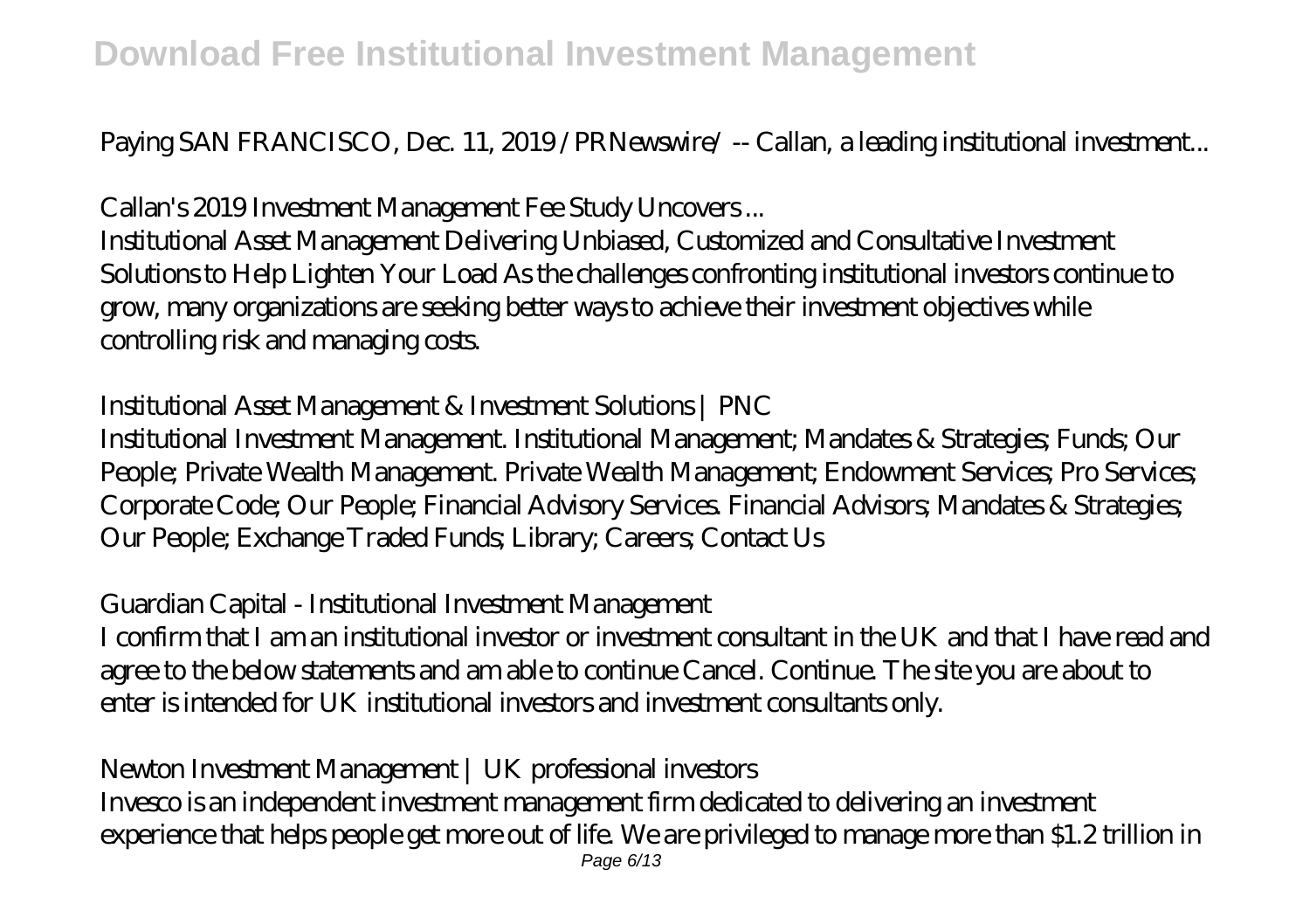#### assets on behalf of clients worldwide (as of September 30, 2020).

# *Institutional Investors Company Directory | Savvy Investor*

General enquiries. Call our UK-based Investor Services team on 0800 20 40 20 (or +44 1268 44 44 70) with any questions you have. Our lines are open Monday to Friday, 9.00am to 5.30pm.

Lodewijk van Setten is Special Counsel to Covington & Burling, the US law firm, in London. He has wide-ranging experience in advising financial institutions and institutional investors on all operational, regulatory, and legal aspects of transactions in the (secondary) financial markets, includingin areas such as investment management, custody, brokerage, and (trans)national trading, clearing, and settlement systems. In addition, he has particular experience in structuring unregulated (hedge) funds, including related repurchase/securities lending transactions and prime brokeragearrangements, and onexchange/OTC derivative transactions. Before joining Covington & Burling, Lodewijk served as director and European Counsel for State Street Global Advisors (SSgA), the U.S. based institutional investment manager, in London. At SSgA, he was responsible for the legal support ofall aspects of SSgAs institutional investment business in Europe. Prior to joining SSgA, he worked as a banking and securities lawyer for a leading international law firm in Amsterdam. Lodewijk holds an LL.B and a Ph.D (Thesis-Private rights of action against broker-dealers and investorprotection) from the University of Utrecht (The Netherlands) and an LL.M from Duke University (U.S.), where he was a Special Staff Editor of the Duke Journal of Comparative International Law. He regularly publishes on various topics relating to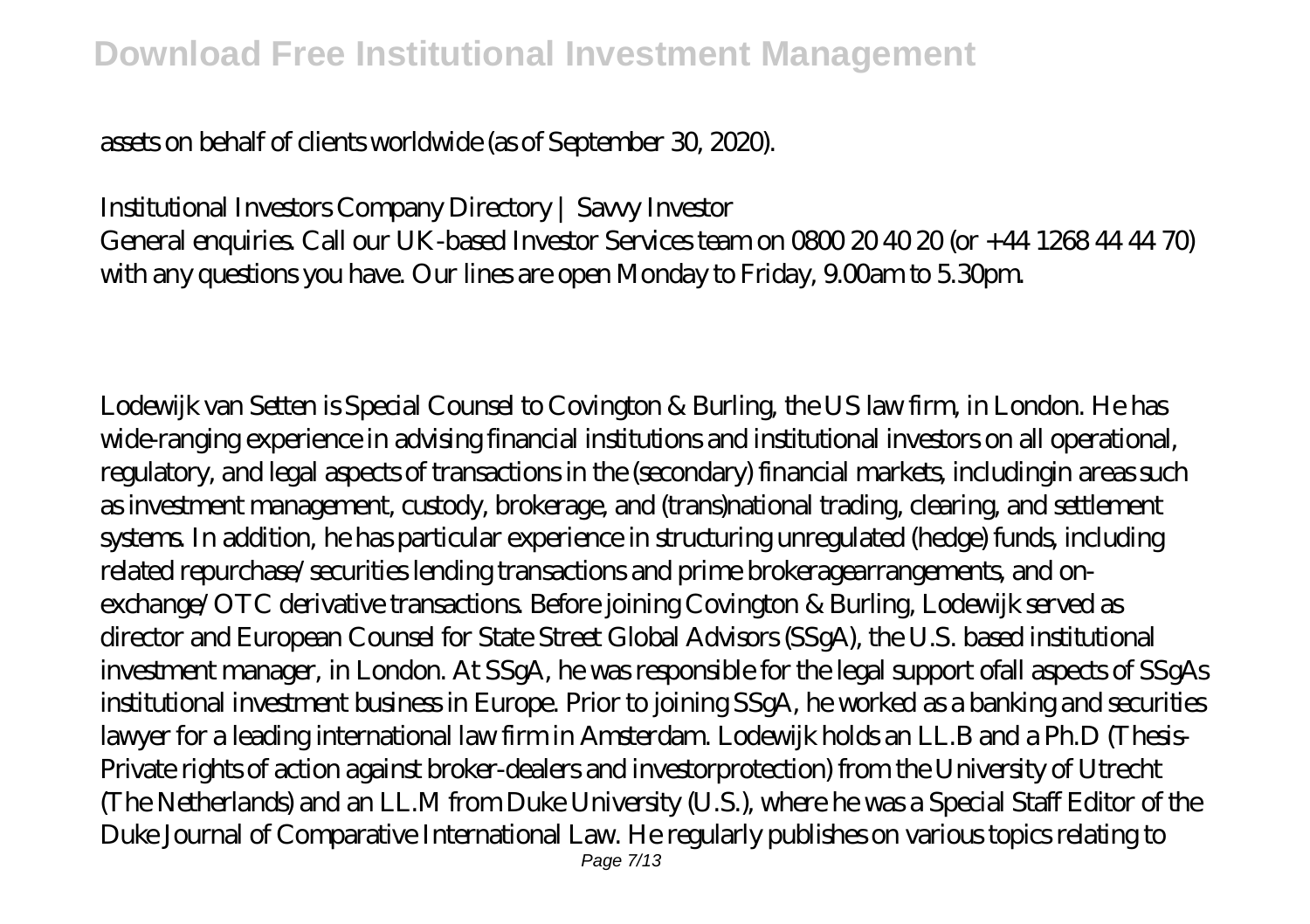transactions in the financial markets and teaches thesetopics in the graduate programme at Kings College (London), where he is a Visiting Professor. He was admitted as advocaat in the Netherlands in 1993, as attorney at law in the state of New York in 1994, and as solicitor in England and Wales in 2002.

The most comprehensive coverage of institutional investment management issues This comprehensive handbook of investment management theories, concepts, and applications opens with an overview of the financial markets and investments, as well as a look at institutional investors and their objectives. From here, respected investment expert Frank Fabozzi moves on to cover a wide array of issues in this evolving field. From valuation and fixed income analysis to alternative investments and asset allocation, Fabozzi provides the best in cutting-edge information for new and seasoned practitioners, as well as professors and students of finance. Contains practical, real-world applications of investment management theories and concepts Uses unique illustrations of factor models to highlight how to build a portfolio Includes insights on execution and measurement of transaction costs Covers fixed income (particularly structured products) and derivatives Institutional Investment Management is an essential read for anyone who needs to hone their skills in this discipline.

Praise for TREYNOR ON INSTITUTIONAL INVESTING "Jack Treynor has a mind of his own. I mean that as the highest compliment. Jack Treynor sees what no one else sees, thinks what no one else thinks, explains what no one else explains. You will learn more in fifteen minutes with Jack Treynor than in a full hour with most pundits. You will work hard but you will see things, think things, and understand things as never before. This book is a most valuable treasure, gleaming with Jack Treynor's brilliance." -Peter L. Bernstein, author, Capital Ideas Evolving "Vintage Treynor. This is a must-own reference for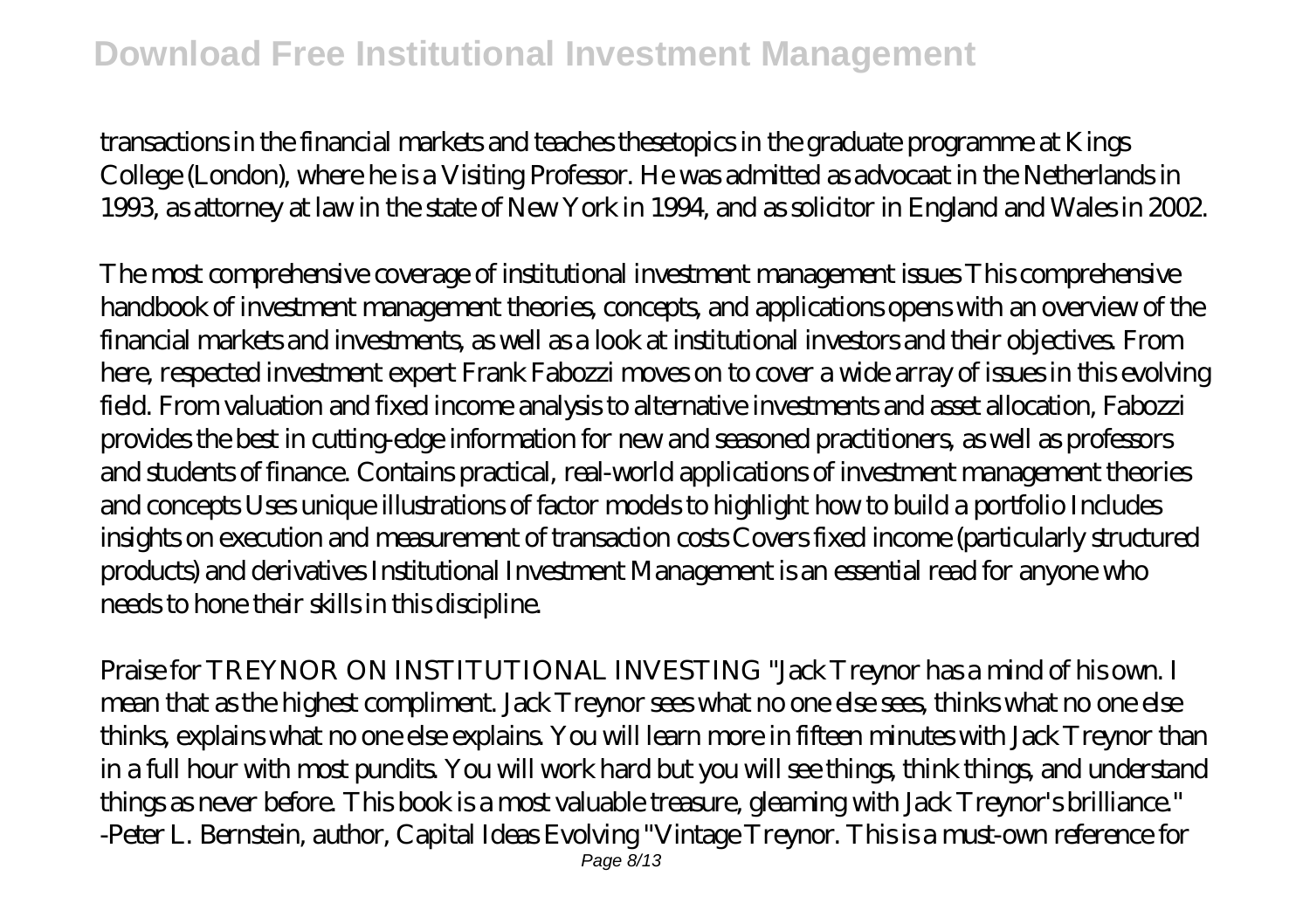anyone involved in institutional asset management. It assembles - in one place - many of the important insights of one of the most provocative and creative players in the finance world over the past halfcentury." -Robert D. Arnott, Chairman, Research Affiliates, and Former Editor, Financial Analysts Journal "As a practicing investment manager, Treynor always preferred brilliance to soundness. Identifying the flaws in conventional thinking, he shows both the theorist and the practitioner where to invest time in their search for excess return." -Perry Mehrling, Professor of Economics, Barnard College, Columbia University, author, Fischer Black and the Revolutionary Idea of Finance "Jack Treynor's new book brings together a lifetime of exploring the important questions surrounding the sophisticated investor's task. Readers of Treynor on Institutional Investing will be richly rewarded by the insights the author has developed about both the practical and the conceptual keys to successful investing." -Samuel L. Hayes, III, Jacob Schiff Professor of Investment Banking Emeritus, Harvard Business School

In the years since the now-classic Pioneering Portfolio Management was first published, the global investment landscape has changed dramatically -- but the results of David Swensen's investment strategy for the Yale University endowment have remained as impressive as ever. Year after year, Yale's portfolio has trumped the marketplace by a wide margin, and, with over \$20 billion added to the endowment under his twenty-three-year tenure, Swensen has contributed more to Yale's finances than anyone ever has to any university in the country. What may have seemed like one among many success stories in the era before the Internet bubble burst emerges now as a completely unprecedented institutional investment achievement. In this fully revised and updated edition, Swensen, author of the bestselling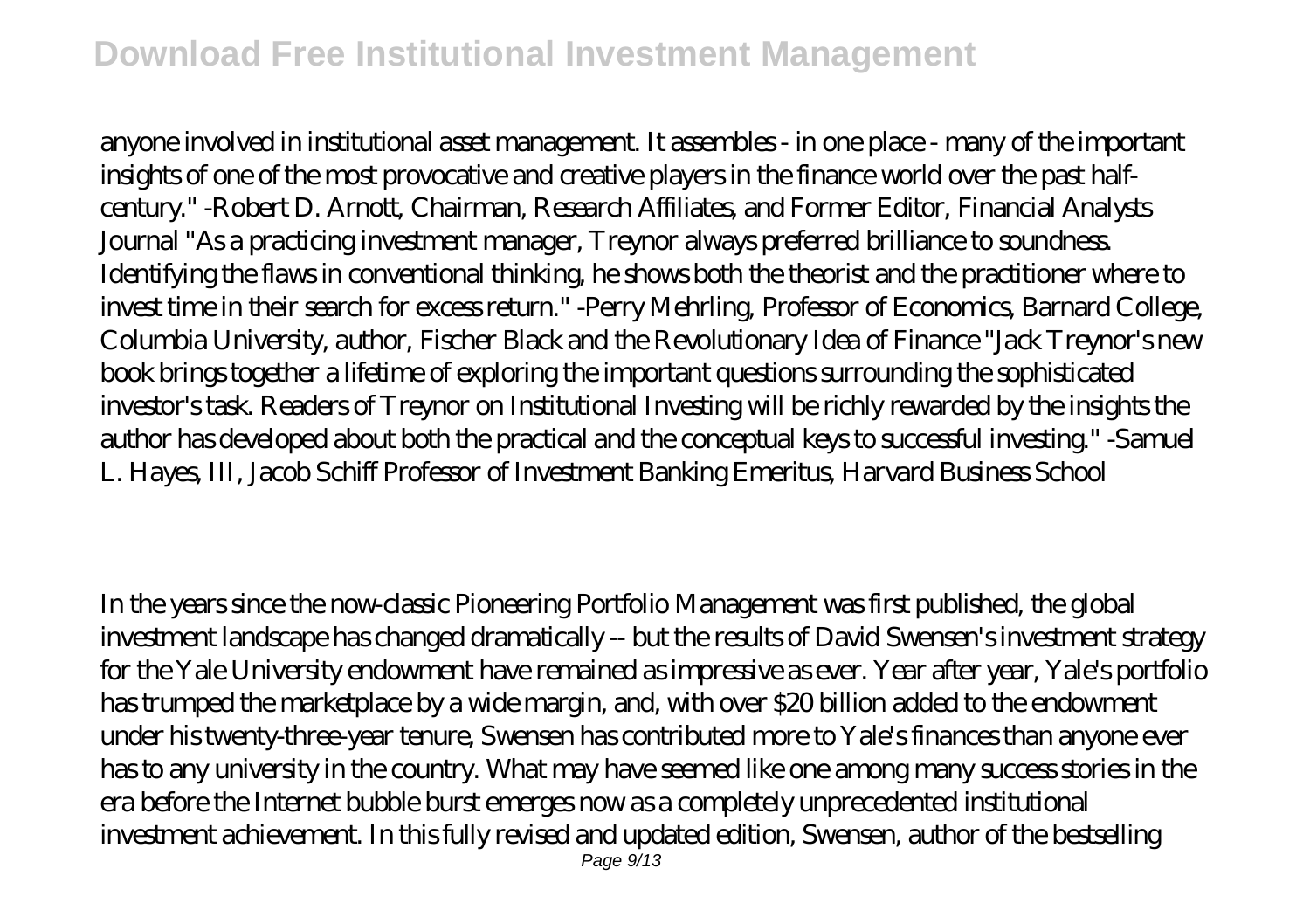personal finance guide Unconventional Success, describes the investment process that underpins Yale's endowment. He provides lucid and penetrating insight into the world of institutional funds management, illuminating topics ranging from asset-allocation structures to active fund management. Swensen employs an array of vivid real-world examples, many drawn from his own formidable experience, to address critical concepts such as handling risk, selecting advisors, and weathering market pitfalls. Swensen offers clear and incisive advice, especially when describing a counterintuitive path. Conventional investing too often leads to buying high and selling low. Trust is more important than flashin-the-pan success. Expertise, fortitude, and the long view produce positive results where gimmicks and trend following do not. The original Pioneering Portfolio Management outlined a commonsense template for structuring a well-diversified equity-oriented portfolio. This new edition provides fund managers and students of the market an up-to-date guide for actively managed investment portfolios.

An indispensable roadmap for creating a successful investment program from Yale's chief investment officer, David F. Swensen. In the years since the now-classic Pioneering Portfolio Management was first published, the global investment landscape has changed dramatically -- but the results of David Swensen's investment strategy for the Yale University endowment have remained as impressive as ever. Year after year, Yale's portfolio has trumped the marketplace by a wide margin, and, with over \$20 billion added to the endowment under his twenty-three-year tenure, Swensen has contributed more to Yale's finances than anyone ever has to any university in the country. What may have seemed like one among many success stories in the era before the Internet bubble burst emerges now as a completely unprecedented institutional investment achievement. In this fully revised and updated edition, Swensen, author of the bestselling personal finance guide Unconventional Success, describes the investment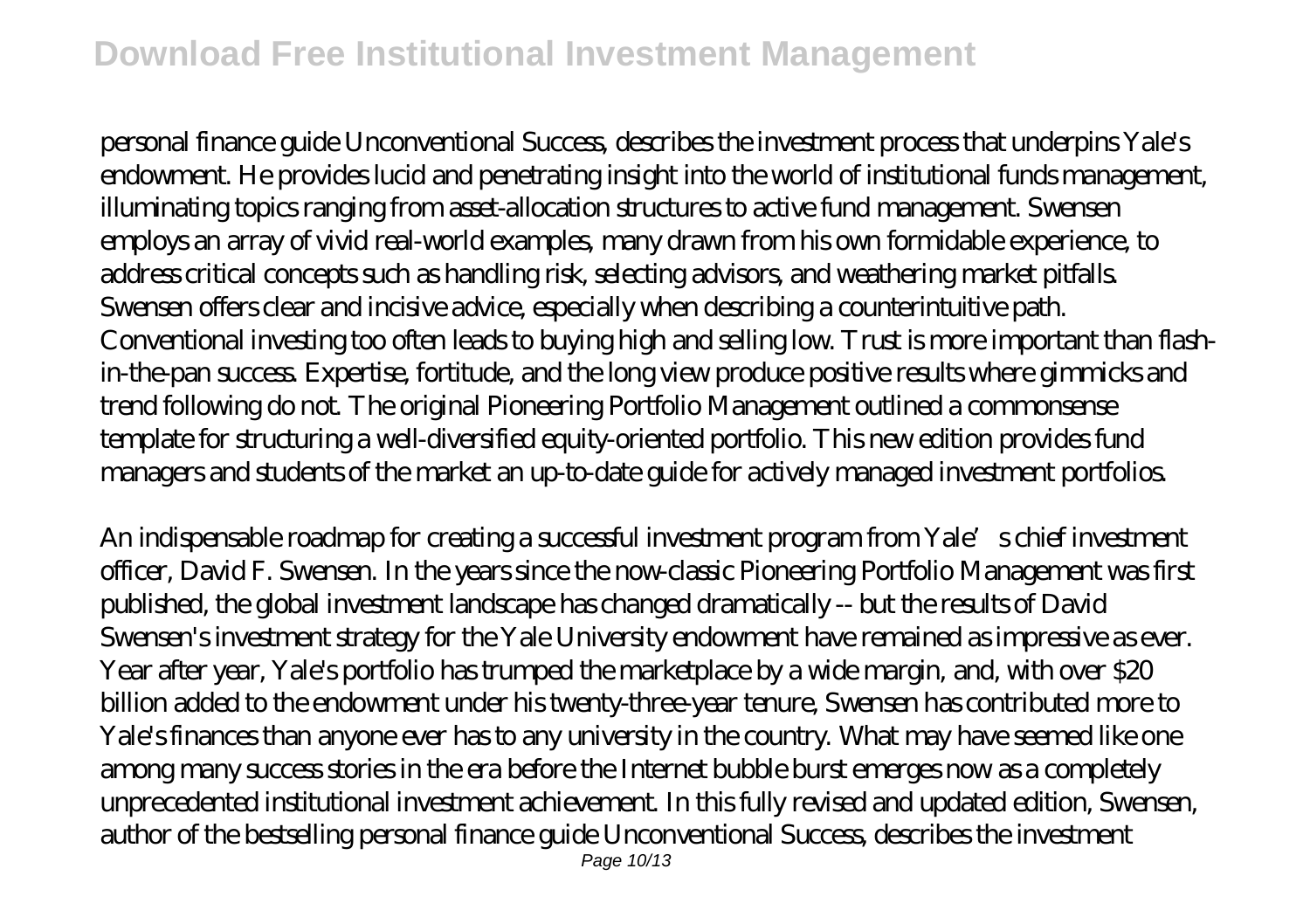process that underpins Yale's endowment. He provides lucid and penetrating insight into the world of institutional funds management, illuminating topics ranging from asset-allocation structures to active fund management. Swensen employs an array of vivid real-world examples, many drawn from his own formidable experience, to address critical concepts such as handling risk, selecting advisors, and weathering market pitfalls. Swensen offers clear and incisive advice, especially when describing a counterintuitive path. Conventional investing too often leads to buying high and selling low. Trust is more important than flash-in-the-pan success. Expertise, fortitude, and the long view produce positive results where gimmicks and trend following do not. The original Pioneering Portfolio Management outlined a commonsense template for structuring a well-diversified equity-oriented portfolio. This new edition provides fund managers and students of the market an up-to-date guide for actively managed investment portfolios.

In his fourteen years as Yale's chief investment officer, David Swensen has revolutionised management of the university's investment portfolio. By relying on non conventional assets, including private equity and venture capital, Swensen has achieved a remarkable annualised return of 16.2 percent, which has added more than \$2 billion to Yale's endowment. With his exceptional performance record prompting many other institutional portfolio managers to emulate his approach, Dr. Swensen has long been besieged by professionals in the field to write a book articulating his philosophy and strategies of portfolio management. PIONEERING PORTFOLIO MANAGEMENT provides a road map for creating a successful investment programme. Informed by Swensen's deep knowledge of financial markets, and ranging from the broad issues of goals and investment philosophy to the strategic and tactical aspects of portfolio management - such as handling risk, selecting investment advisers, and negotiating the Page 11/13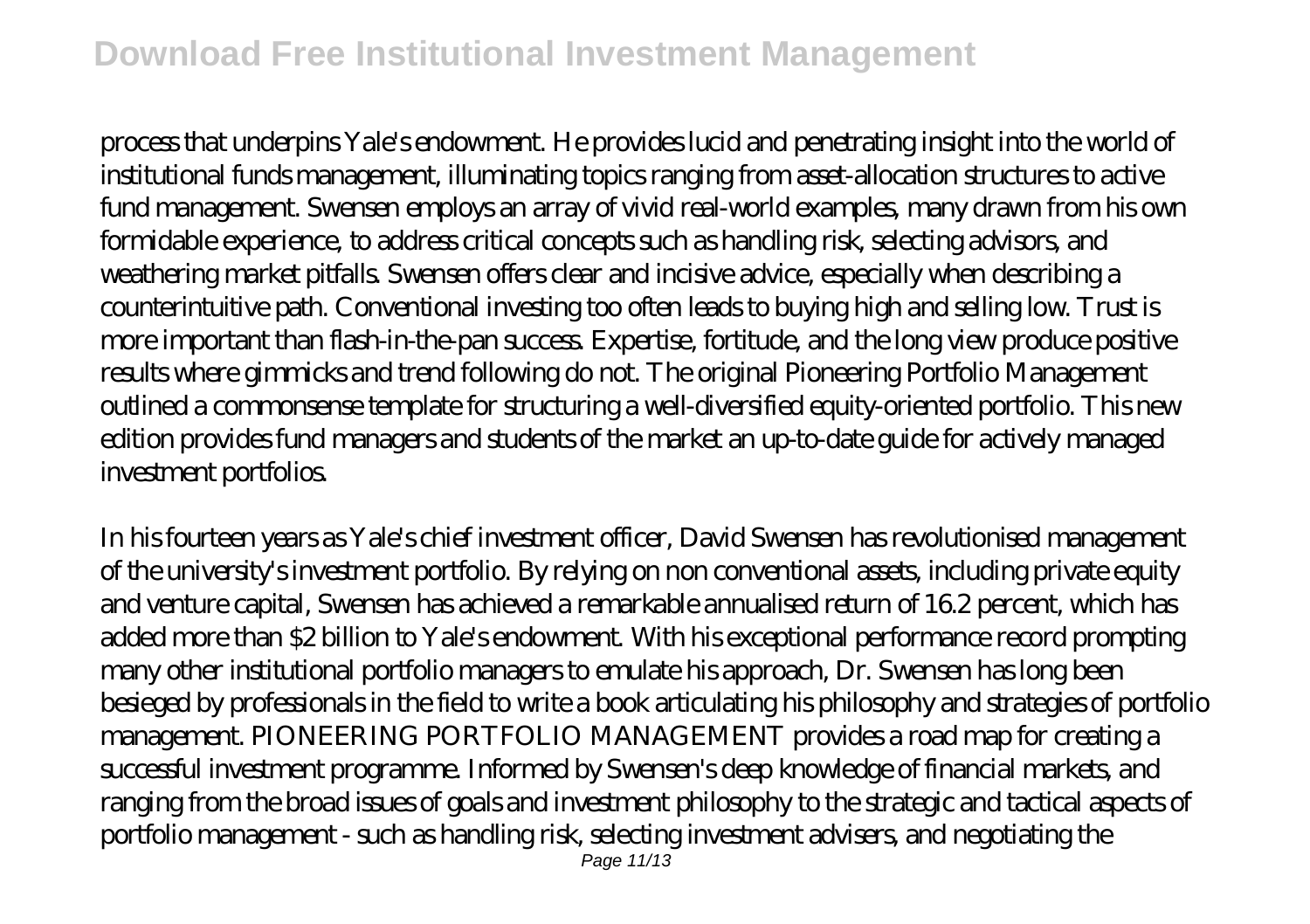### opportunities and pitfall in individual asset classes - the book provides a vital source of information for anyone involved in institutional investments.

This book analyses investment management policies for institutional investors. It is composed of four parts. The first one analyses the various types of institutional investors, institutions which, with different objectives, professionally manage portfolios of financial and real assets on behalf of a wide variety of individuals. This part goes on with an in-depth analysis of the economic, technical and regulatory characteristics of the different types of investment funds and of other types of asset management products, which have a high rate of substitutability with investment funds and represent their natural competitors. The second part of the book identifies and investigates the stages of the investment portfolio management. Given the importance of strategic asset allocation in explaining the ex post performance of any type of investment portfolio, this part provides an in-depth analysis of asset allocation methods, illustrating the different theoretical and operational solutions available to institutional investors. The third part describes performance assessment, its breakdown and risk control, with an in-depth examination of performance evaluation techniques, returns-based style analysis approaches, and performance attribution models. Finally, the fourth part deals with the subject of diversification into alternative asset classes, identifying the common characteristics and their possible role within the framework of investment management policies. This part analyses hedge funds, private equity, real estate, commodities, and currency overlay techniques.